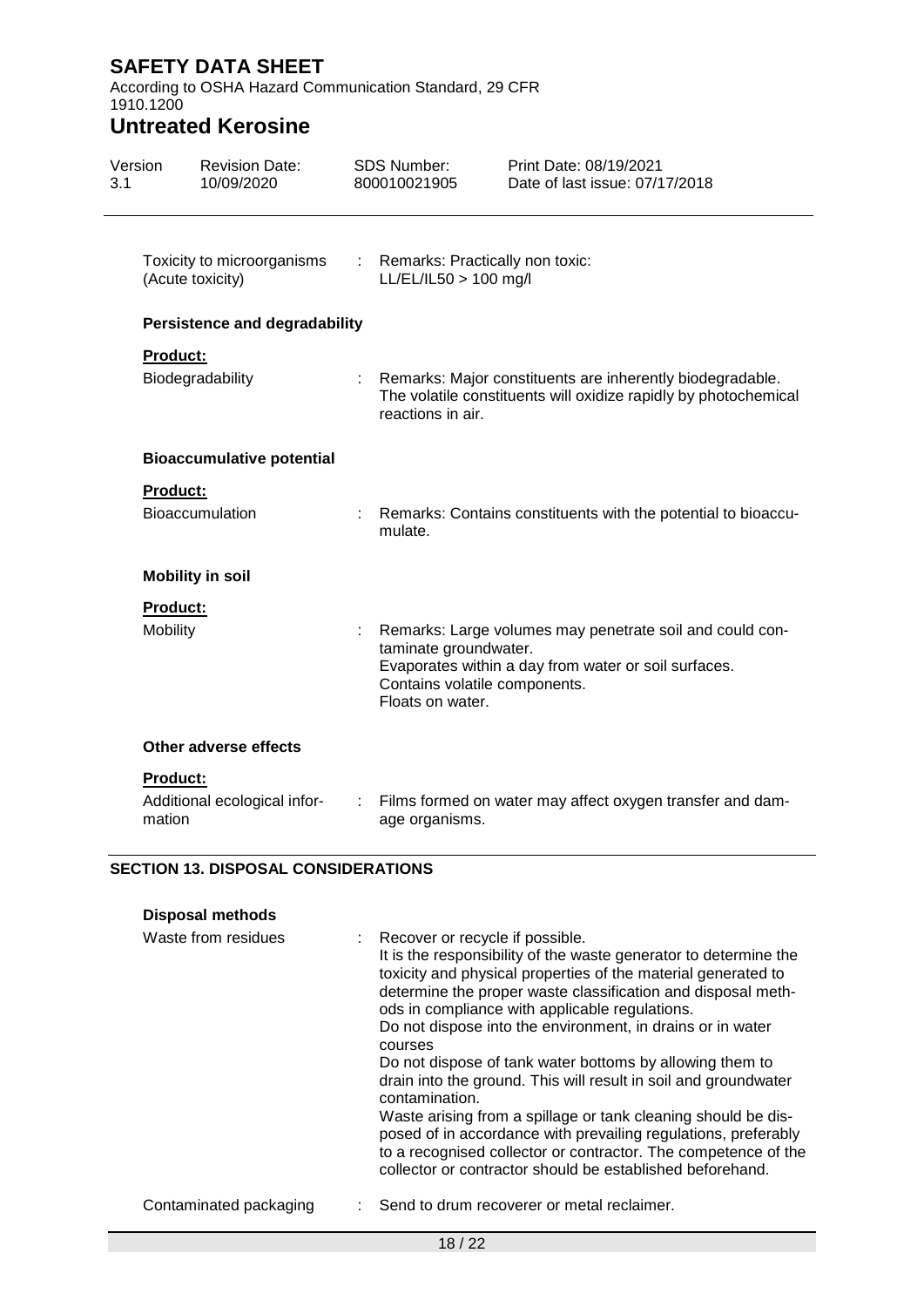According to OSHA Hazard Communication Standard, 29 CFR 1910.1200

## **Untreated Kerosine**

| Version                                   | <b>Revision Date:</b>    | <b>SDS Number:</b><br>95₿                                                                                                                                                                                                                                                                                                    | Print Date: 04/01/2022<br>Date of last issue: 04/01/2022                                                                                                                                                                    |
|-------------------------------------------|--------------------------|------------------------------------------------------------------------------------------------------------------------------------------------------------------------------------------------------------------------------------------------------------------------------------------------------------------------------|-----------------------------------------------------------------------------------------------------------------------------------------------------------------------------------------------------------------------------|
| Drain container thoroughly.<br>container. |                          | After draining, vent in a safe place away from sparks and fire.<br>Residues may cause an explosion hazard if heated above the<br>flash point. Do not puncture, cut or weld uncleaned drums.<br>Do not pollute the soil, water or environment with the waste<br>Comply with any local recovery or waste disposal regulations. |                                                                                                                                                                                                                             |
|                                           | <b>Local legislation</b> |                                                                                                                                                                                                                                                                                                                              |                                                                                                                                                                                                                             |
| <b>Remarks</b>                            |                          |                                                                                                                                                                                                                                                                                                                              | : Disposal should be in accordance with applicable regional,<br>national, and local laws and regulations.<br>Local regulations may be more stringent than regional or na-<br>tional requirements and must be complied with. |

## **SECTION 14. TRANSPORT INFORMATION**

## **National Regulations**

#### **US Department of Transportation Classification (49 CFR Parts 171-180)** UN/ID/NA number

| UNIU/INA HUHIDEI     | . UN IZZJ                                                                                                                                                                                                                                                      |
|----------------------|----------------------------------------------------------------------------------------------------------------------------------------------------------------------------------------------------------------------------------------------------------------|
| Proper shipping name | : KEROSENE                                                                                                                                                                                                                                                     |
| Class                | : 3                                                                                                                                                                                                                                                            |
| Packing group        | : III                                                                                                                                                                                                                                                          |
| Labels               | : 3                                                                                                                                                                                                                                                            |
| <b>ERG Code</b>      | : 128                                                                                                                                                                                                                                                          |
| Marine pollutant     | : no                                                                                                                                                                                                                                                           |
| Remarks              | : Oil: This product is an oil under 49CFR (DOT) Part 130. If<br>shipped by rail or highway in a tank with a capacity of 3500<br>gallons or more, it is subject to these requirements. Mixtures<br>or solutions containing 10% or more of this product may also |

be subject to this rule.

## **International Regulations**

| <b>IATA-DGR</b><br>UN/ID No.<br>Proper shipping name<br>Class<br>Packing group<br>Labels | $:$ UN 1223<br>: KEROSENE<br>: 3<br>: III<br>: 3 |
|------------------------------------------------------------------------------------------|--------------------------------------------------|
| <b>IMDG-Code</b>                                                                         |                                                  |
| UN number                                                                                | : UN 1223                                        |
| Proper shipping name                                                                     | <b>KEROSENE</b>                                  |
| Class                                                                                    | : 3                                              |
| Packing group                                                                            | Ш                                                |
| Labels                                                                                   | 3                                                |
|                                                                                          |                                                  |

## **Transport in bulk according to Annex II of MARPOL 73/78 and the IBC Code**

Not applicable for product as supplied. MARPOL Annex 1 rules apply for bulk shipments by sea.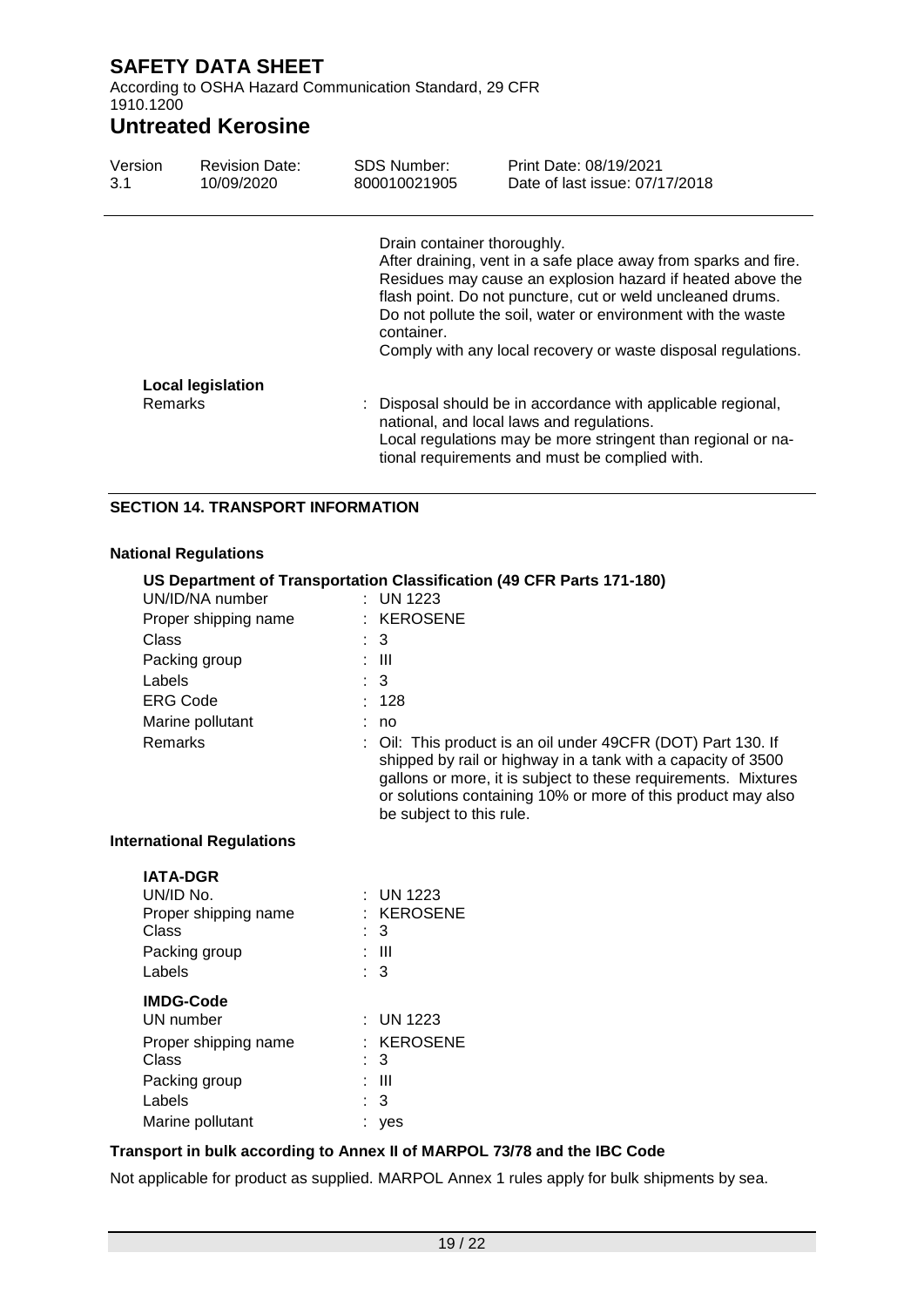According to OSHA Hazard Communication Standard, 29 CFR 1910.1200

## **Untreated Kerosine**

| Version | <b>Revision Date:</b> | SDS Number: | Print Date: 04/01/2022         |
|---------|-----------------------|-------------|--------------------------------|
| 1 O     | 04/01/2022            | VRAM00044   | Date of last issue: 04/01/2022 |

#### **Special precautions for user**

Remarks : Special Precautions: Refer to Section 7, Handling & Storage, for special precautions which a user needs to be aware of or needs to comply with in connection with transport.

## **SECTION 15. REGULATORY INFORMATION**

## **EPCRA - Emergency Planning and Community Right-to-Know Act**

\*: This material does not contain any components with a CERCLA RQ., Vertex HSSE classifies this mate-rial as an "oil" under the CERCLA Petroleum Exclusion, therefore releases to the environment are not reportable under CERCLA.

#### **SARA 304 Extremely Hazardous Substances Reportable Quantity**

This material does not contain any components with a section 304 EHS RQ.

## **SARA 302 Extremely Hazardous Substances Threshold Planning Quantity**

This material does not contain any components with a section 302 EHS TPQ.

| SARA 311/312 Hazards |    | Flammable (gases, aerosols, liquids, or solids)<br>Skin corrosion or irritation<br>Aspiration hazard<br>Specific target organ toxicity (single or repeated exposure)                    |
|----------------------|----|-----------------------------------------------------------------------------------------------------------------------------------------------------------------------------------------|
| <b>SARA 313</b>      | ÷. | This material does not contain any chemical components with<br>known CAS numbers that exceed the threshold (De Minimis)<br>reporting levels established by SARA Title III, Section 313. |

#### **Clean Water Act**

This product does not contain any Hazardous Chemicals listed under the U.S. CleanWater Act, Section 311, Table 117.3.

## **US State Regulations**

## **Pennsylvania Right To Know**

kerosine (petroleum) 8008-20-6

#### **California Prop. 65**

This product does not contain any chemicals known to State of California to cause cancer, birth defects, or any other reproductive harm.

#### **Other regulations:**

The regulatory information is not intended to be comprehensive. Other regulations may apply to this material.

## **SECTION 16. OTHER INFORMATION**

## **Further information**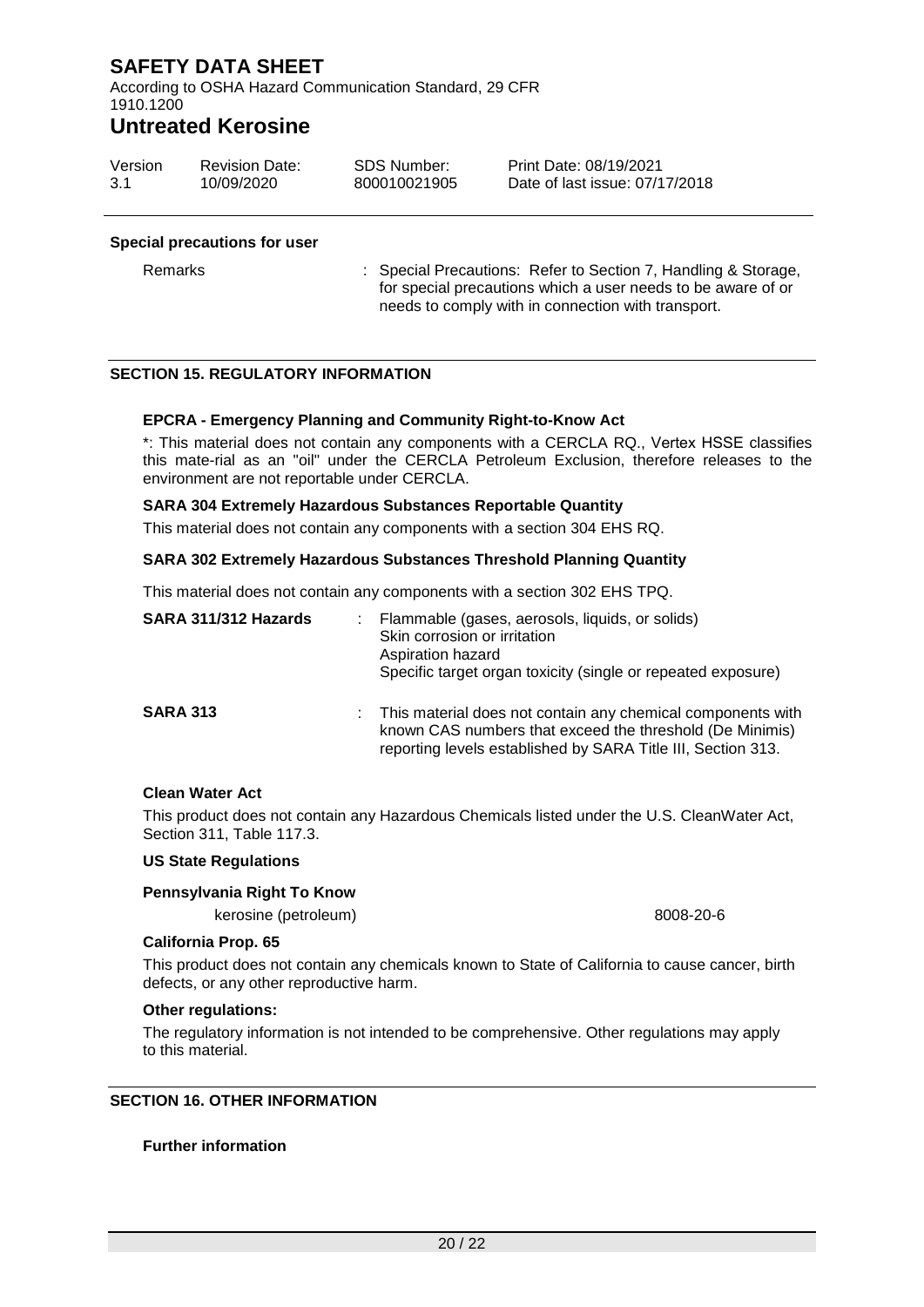According to OSHA Hazard Communication Standard, 29 CFR 1910.1200

# **Untreated Kerosine**

| Version | <b>Revision Date:</b> | SDS Number: | Print Date: 04/01/2022         |
|---------|-----------------------|-------------|--------------------------------|
| 1.0     | 04/01/2022            | VRAM00044   | Date of last issue: 04/01/2022 |

NFPA Rating (Health, Fire, Reac-1, 2, 0 tivity)

## **Full text of other abbreviations**

| <b>ACGIH</b><br>ACGIH / TWA<br>Abbreviations and Acronyms | $\mathcal{L}$ | USA. ACGIH Threshold Limit Values (TLV)<br>8-hour, time-weighted average<br>The standard abbreviations and acronyms used in this docu-<br>ment can be looked up in reference literature (e.g. scientific<br>dictionaries) and/or websites.                                                                                                                                                                                                                                                                                                                                                                                                                                                                                                                                                                                                                                                                                                                                                                                                                                                                                                                                                                                                                                                                                                                                                                                                                                                                                                                                                                                                                                                                                                                       |
|-----------------------------------------------------------|---------------|------------------------------------------------------------------------------------------------------------------------------------------------------------------------------------------------------------------------------------------------------------------------------------------------------------------------------------------------------------------------------------------------------------------------------------------------------------------------------------------------------------------------------------------------------------------------------------------------------------------------------------------------------------------------------------------------------------------------------------------------------------------------------------------------------------------------------------------------------------------------------------------------------------------------------------------------------------------------------------------------------------------------------------------------------------------------------------------------------------------------------------------------------------------------------------------------------------------------------------------------------------------------------------------------------------------------------------------------------------------------------------------------------------------------------------------------------------------------------------------------------------------------------------------------------------------------------------------------------------------------------------------------------------------------------------------------------------------------------------------------------------------|
|                                                           |               | ACGIH = American Conference of Governmental Industrial<br>Hygienists<br>$ADR = European Agreement concerning the International$<br>Carriage of Dangerous Goods by Road<br>AICS = Australian Inventory of Chemical Substances<br>ASTM = American Society for Testing and Materials<br>BEL = Biological exposure limits<br>BTEX = Benzene, Toluene, Ethylbenzene, Xylenes<br>CAS = Chemical Abstracts Service<br>CEFIC = European Chemical Industry Council<br>CLP = Classification Packaging and Labelling<br>$COC = Cleveland Open-Cup$<br>DIN = Deutsches Institut fur Normung<br>DMEL = Derived Minimal Effect Level<br>DNEL = Derived No Effect Level<br>DSL = Canada Domestic Substance List<br>$EC = European Commission$<br>EC50 = Effective Concentration fifty<br>ECETOC = European Center on Ecotoxicology and Toxicolo-<br>gy Of Chemicals<br>ECHA = European Chemicals Agency<br>EINECS = The European Inventory of Existing Commercial<br><b>Chemical Substances</b><br>$EL50 = E$ ffective Loading fifty<br><b>ENCS</b> = Japanese Existing and New Chemical Substances<br>Inventory<br>EWC = European Waste Code<br>GHS = Globally Harmonised System of Classification and<br>Labelling of Chemicals<br>IARC = International Agency for Research on Cancer<br>IATA = International Air Transport Association<br>IC50 = Inhibitory Concentration fifty<br>$IL50 = Inhibitory Level fifty$<br><b>IMDG</b> = International Maritime Dangerous Goods<br>INV = Chinese Chemicals Inventory<br>$IP346 =$ Institute of Petroleum test method $N^{\circ}$ 346 for the<br>determination of polycyclic aromatics DMSO-extractables<br>KECI = Korea Existing Chemicals Inventory<br>LC50 = Lethal Concentration fifty<br>$LD50 = Lethal Does fifty per cent.$ |
|                                                           |               | LL/EL/IL = Lethal Loading/Effective Loading/Inhibitory loading<br>$LL50 = Lethal$ Loading fifty<br>MARPOL = International Convention for the Prevention of<br><b>Pollution From Ships</b>                                                                                                                                                                                                                                                                                                                                                                                                                                                                                                                                                                                                                                                                                                                                                                                                                                                                                                                                                                                                                                                                                                                                                                                                                                                                                                                                                                                                                                                                                                                                                                        |